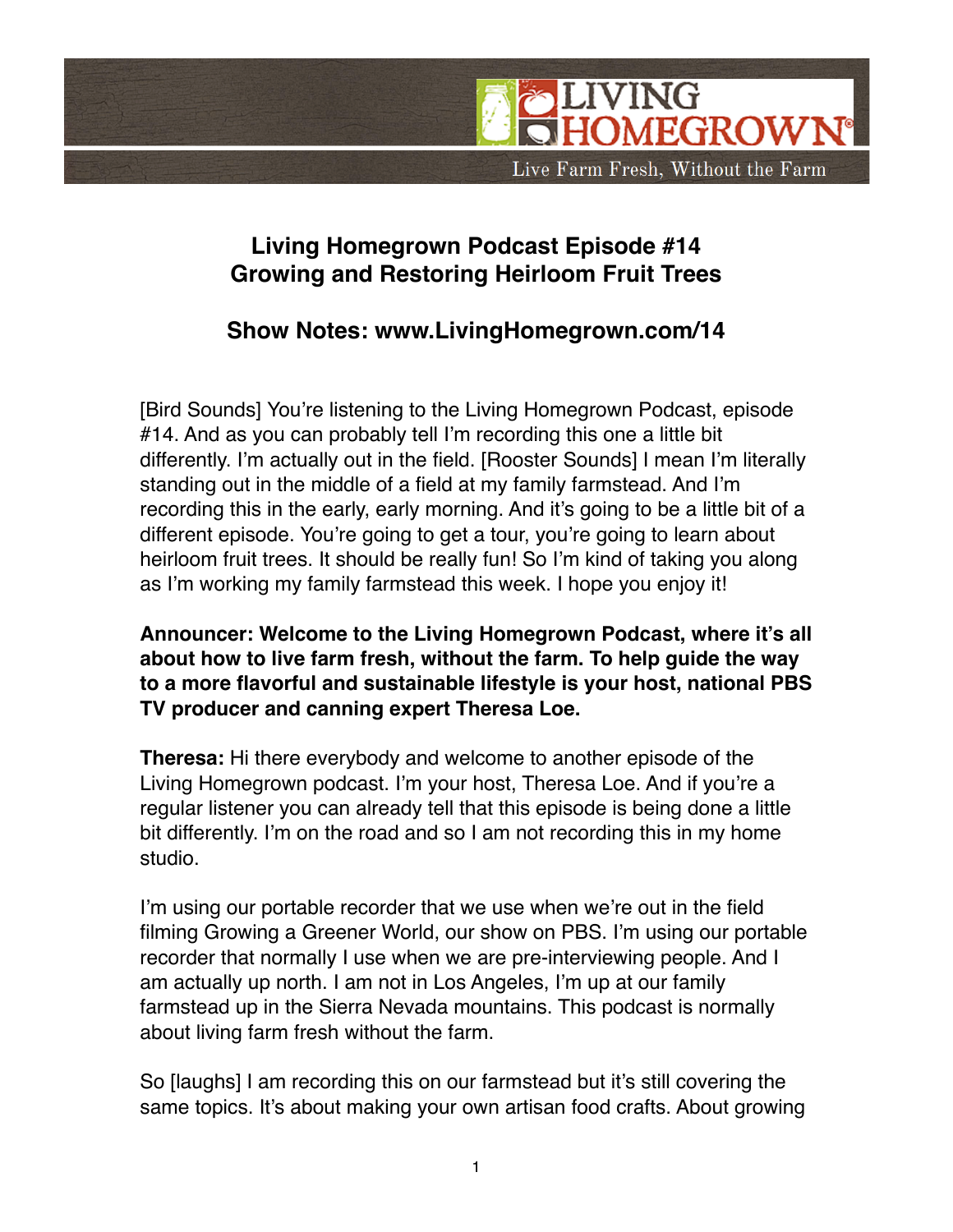

your own produce no matter how small of a space. And just about living closer to your food.

When I realized that I actually have to record while away from my studio I realized this will be kind of fun because I can give you guys sort of an audio tour of what I'm working on here at the farmstead. We have an 1892 farm and there's a whole backstory to this place and an heirloom tree restoration project that I'm working on here.

I want you to remember that even though I'm standing here at the farmstead and talking about a larger piece of property and what we're doing here, it doesn't mean that you have to have a large piece of property in order to grow fruit trees. At home in Los Angeles, I'm homesteading on 1/10th of an acre. And yet even though it's a postage sized stamp piece of property compared to what most people have I have 10 fruit trees on that property in Los Angeles. And I do that by growing my fruit trees either espaliered around the perimeter of my property or in containers. Most of my fruit trees are in containers. So they're small, small trees, but I can still get pretty good production out of those small trees.

So as I'm talking about things here I don't want you to think oh man, this doesn't relate to me because she's talking about a farmstead. It actually does because I'm going to be talking about a whole philosophy here that I've recently learned and taken on by working this property and I am applying what I am doing here, I am also applying this at home with my little containers and my little homestead back in Los Angeles.

So my plan here is to give you the tour and show you exactly what I am growing here and what I'm trying to do here at the farmstead and then I'm going to go into some of the philosophies and tips that I've used to start restoring these old trees. And those ideas you can use in your own backyard at home. And I'm going to start that tour by walking you out here to the orchard which to me is the heart and soul of this property.

[Walking in Grass Sounds] I guess the best way for me to describe this place to you is to explain to you how it makes me feel. I'm coming from Los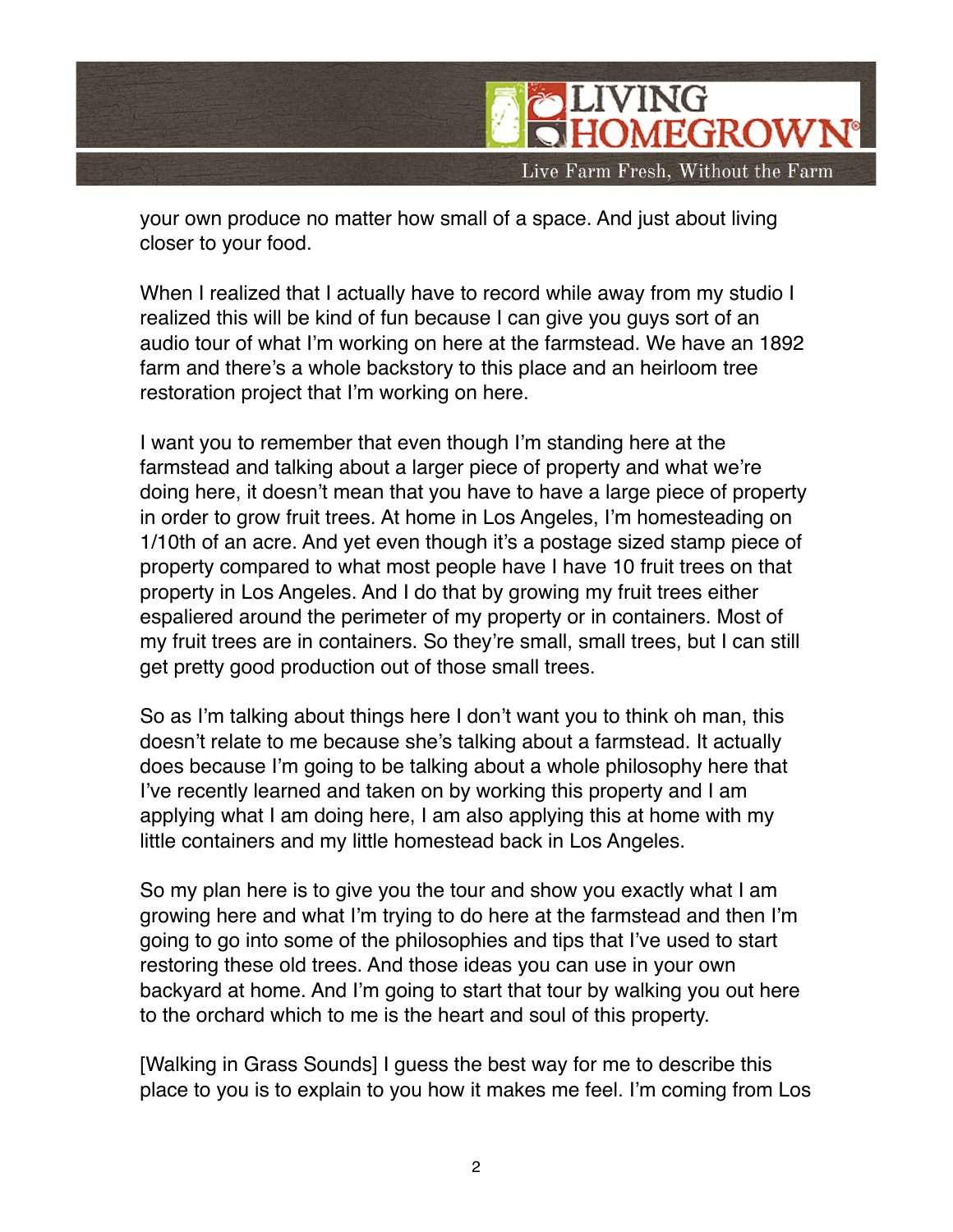## LIVING **HOMEGROWN®** Live Farm Fresh, Without the Farm

Angeles where we have the hustle and the bustle and the fast pace and there's a lot of noise. But when I get here to this family farmstead [deep exhale] I just feel like my shoulders relax and I can start to decompress and I feel more like myself here than I do back at home. This place just relaxes me.

[Music Transition] I purchased this property with some other family members and it is a family project to restore this property back to its former glory. We were trying to save it from being completely demolished. It has a lot of history here. It has 65+ fruit trees that were planted over a hundred years ago. Many of them were planted over a hundred years ago. And there's a lot of heritage in these trees. Every tree is completely different. There are not two fruit trees alike anywhere on the property.

And some of these fruit trees I have never tasted anything like it. Incredible depths of flavor, incredible layers of sweet and tart and tanic. Just fantastic fruit that you just can't find in the grocery stores. And I just felt it was so important to not let this property be completely demolished and all the trees cut down in order to make it a subdivision. I wanted to save it. I wanted to save the trees and the land. And I wanted to restore it.

[Music Transition] So this section of the farmstead is 14 acres. Seven of it is forested, untouched land. And the other half, the other seven are open fields and orchards. And the fruit trees are kind of sprinkled not only in the orchard, but sprinkled throughout the property. And I'm still discovering trees that had been completely overgrown. I'm pulling brambles off of them and discovering these incredible fruit trees, buried, that no one has taken care of for twenty plus years and yet they're still alive and still producing fruit.

And that's been part of the really interesting thing here. When we got this property, it had been neglected for at least 20 years. Although most of the trees had been watered they had all been topped numerous, numerous times. And they were in really, really bad shape. However, when they did start to fruit and I started to taste some of these incredible flavors, I was even more determined that we were going to save this place.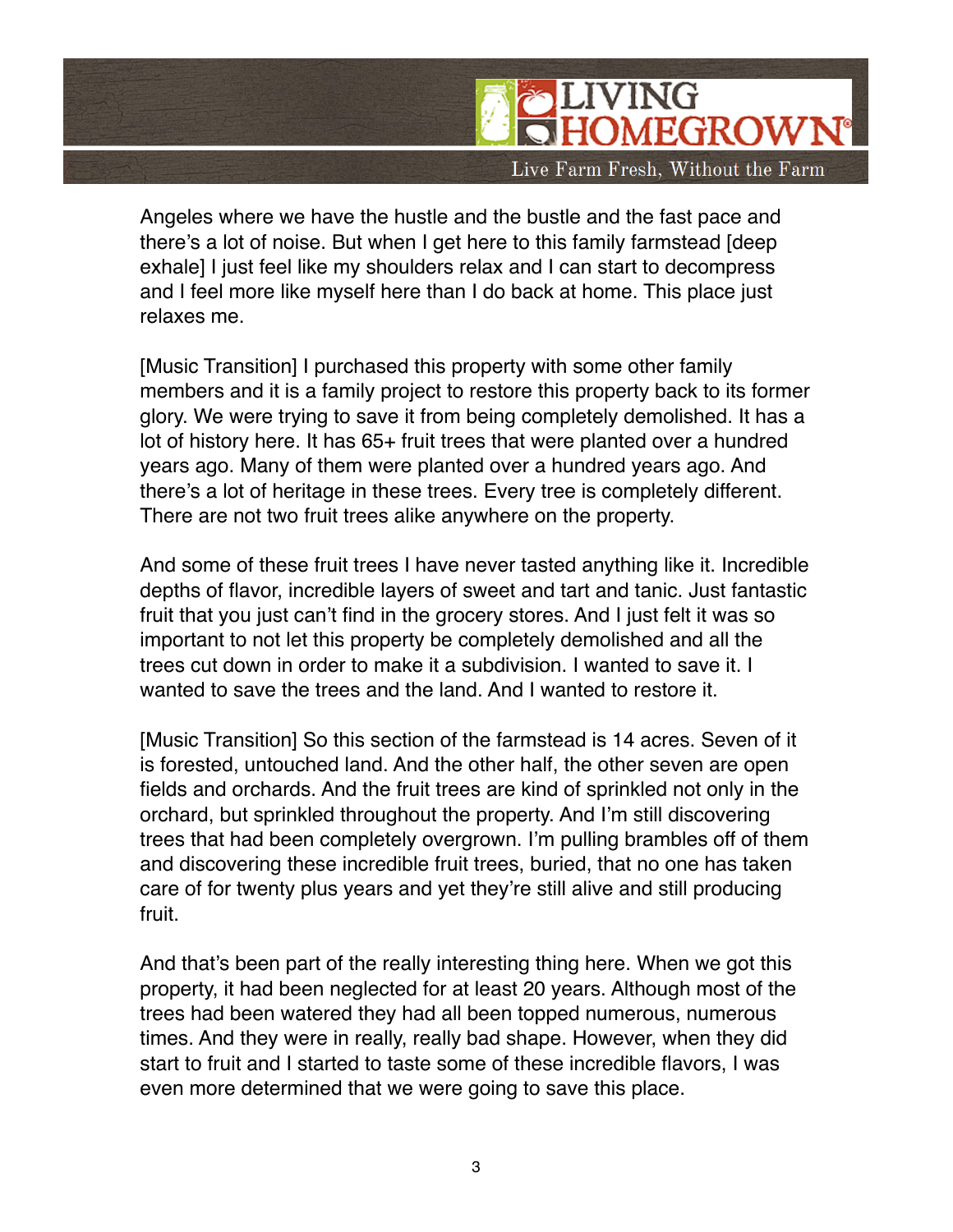

Of the 65 trees I have here peaches, plums, apples, an incredible number of apples, figs, cherries, and then as I've been working on the property and I fill in some of the blank spots in the orchard, I've added in some trees that we didn't have previously. I added persimmon, quince. I've added several different pluot trees. A pluot is a cross between an apricot and a plum. It's mostly plum but it is the size of an apricot. Incredible flavor for jams and jellies. Awesome, awesome flavor. And I'm going to do, have to do a whole podcast episode on hybrids because some of the newer ones that are out these days are just really awesome. And they are a lot of fun. They are different. People are completely shocked when they bite into them and the colors and flavors that you get from those. But that's a whole other topic we'll cover at another time!

For now, I'm mostly concentrating on restoring these heirloom trees. And it wasn't until I started tasting the fruit and going around and documenting the different trees. I gave every tree a number, had to start following what it was, what kind of fruit it had, although I don't know the names of most of these trees, I've been able to narrow down what they're similar to. So for instance, there's a tree here that most people probably would have chopped down. It's in pretty bad shape. But when I tasted the apple off of this tree, to me, it was like a fine wine. It's almost a black, dark, dark apple. And it's very, very similar to an Arkansas Black. And in fact it may very well be that. But I'll never know unless I have it genetically tested if it is that. But it has these layers that are just so incredible. And I don't get a lot of fruit from that tree because it's so old and in such bad shape. Even having one apple off of this tree makes it worthwhile. And we have enough space to keep some of these trees that are not very productive and yet they are still offering up some fruit.

And next year, I'm going to be taking graphs from some of these trees and grafting them onto some of the other trees in order to preserve its heritage so that the trees that were planted here originally are still here and being passed on to the next generations.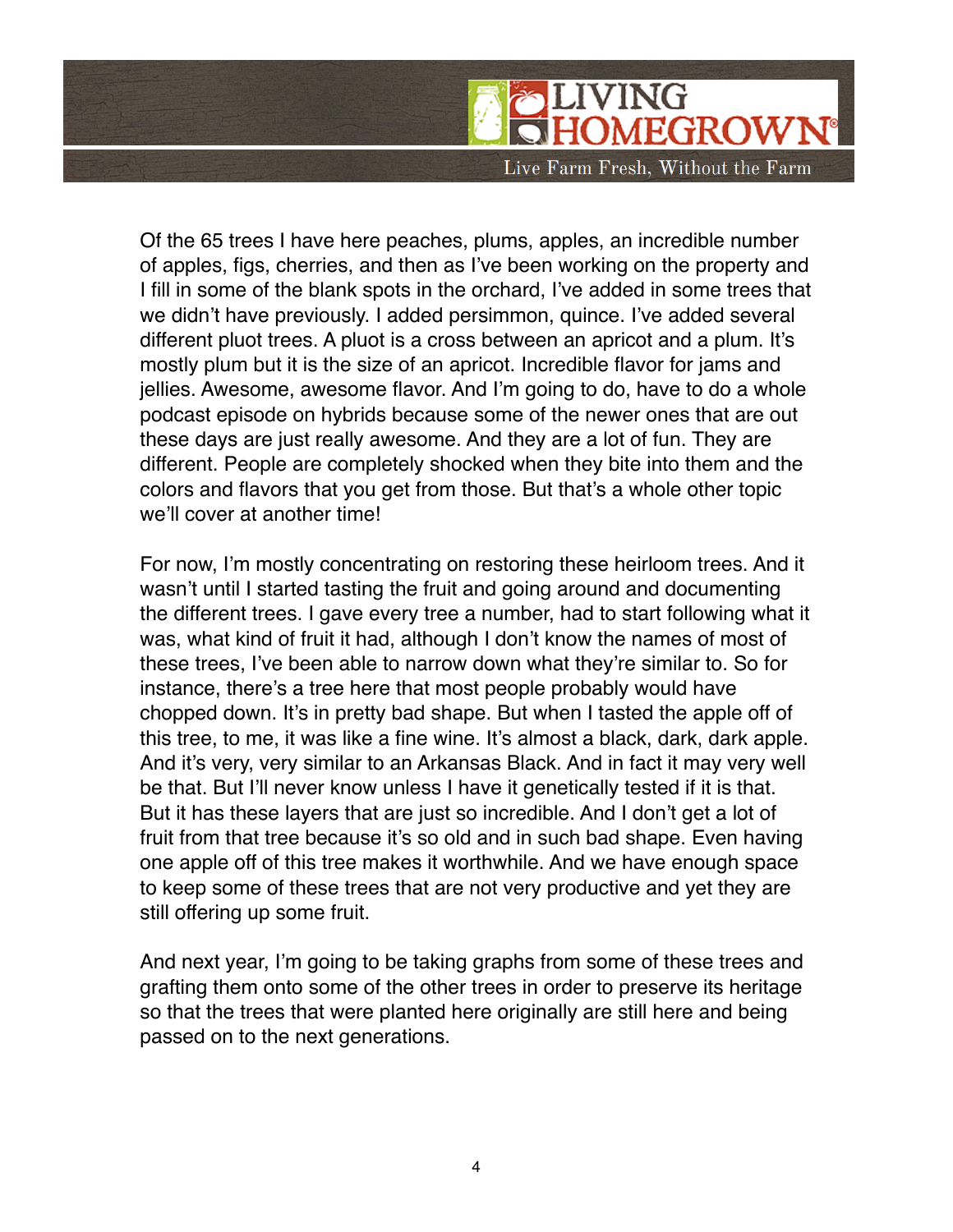

The history of the place I'm still researching and it's actually very interesting. I'll be writing some blog posts about that and we're going to be telling part of that story in an episode on PBS. So I don't want to go too deeply into the history because I'm still gathering all of the information on that. But let me introduce you to the farmhouse that's on the property.

[Music Transition]

**Theresa's Dad:** It's an old farmhouse built in 1892. Six bedroom two-story old typical farmhouse.

**Theresa:** That's my dad, George Neff. He's 86 years young. And he and my mom are in charge of restoring the farmhouse here on the property.

**Theresa's Dad:** It's overlooking the orchard very nicely. Its being its own age the windows are all 1800 glass so they have rippled glass in there which is kind of antique. And from there you can look out into the orchard and see at least 30-40 of the trees.

**Theresa:** Now about that glass. I think it's one of coolest features about this farmhouse. And if you ever have to design a garden at your house it is always best to design from standing inside of the house looking out the window. And I learned that from Margaret Roach. And I will link to an episode we did on her for Growing A Greener World where she talks exactly about doing this technique. But you have to think about it. When you are designing a garden, you're going to enjoy it the most when you're standing inside your house looking out. You know, maybe it's where you eat your breakfast or you brush your teeth. Or you're washing the dishes. Whatever window you spend the most time, stand inside your house looking out that window, and design the garden for yourself. Don't design it for when you're standing out in the garden, design it for where you will enjoy it the most. Anyway, when you're looking through that glass from inside the farmhouse, that rippled antique glass makes the orchard on the other side all ripply and kind of mysterious. And I just, I find it so charming. It's one of my most favourite features about the house.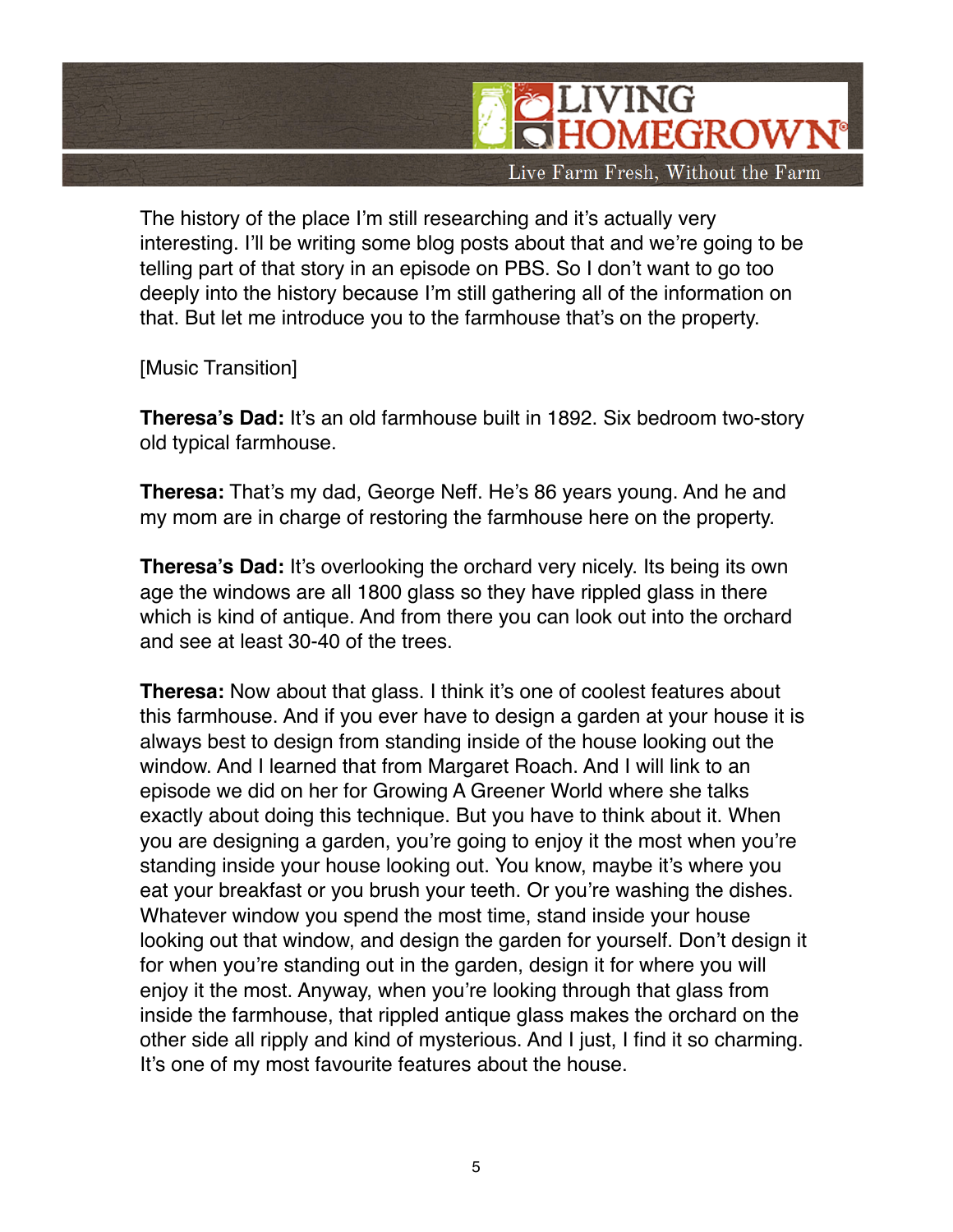LIVING HOMEGROWN Live Farm Fresh, Without the Farm

[Music Transition] There's a kitchen garden here that well it used to be a kitchen garden where they were growing just their everyday produce that they'd be using at the farm. And I'm in charge of restoring that but my main project is trying to restore the 65 plus fruit trees that are sprinkled throughout the property and in the orchard here.

[Walking in Grass Sounds] And you can probably here from the crunching under my feet we are in the middle of a big drought here. So the soil and the ground is very dry. Except for wherever I'm watering. So I'm walking you over to a small pond we have here on the property that we use as part of our irrigation.

[Water Sounds] We're very lucky in that most of these trees are so ancient that they have a very, very deep root system. And they have lived through many droughts in the past. These trees are a hundred years old. So now they don't need that much water in order to survive. And I'm able to divert the water that would normally be going to an orchard and use some of it for either the newer trees or for other areas of the property. But no matter what we are very limited in our water and we are so, so careful with the water that we do have.

[Music Transition] You may be wondering what the heck are we doing with all of this fruit? We have all these fruit trees. Well a lot of the trees do not produce a lot of fruit. They are very old. They don't give me a ton of fruit. But I do have a lot of fruit. With 65 trees, I have a lot of fruit. We try to preserve every bit that we can. We give a lot of it away. And then of course we're eating like crazy ourselves what we have. I cellar or root cellar a ton of apples. Especially the late apples that we get in September and October. Most of those are wrapped individually. I wrap them in newsprint. And place them in bins and put them in our canning room or in our basement. And that way they are saved through winter. We make a lot of apple pie preserves. I can up the apple pie filling and then we are making apple pies all winter long. We usually run out in about February / March, we run out of our apple pie filling. But that is something I give a lot away and we make up a lot and share it among everybody in the family.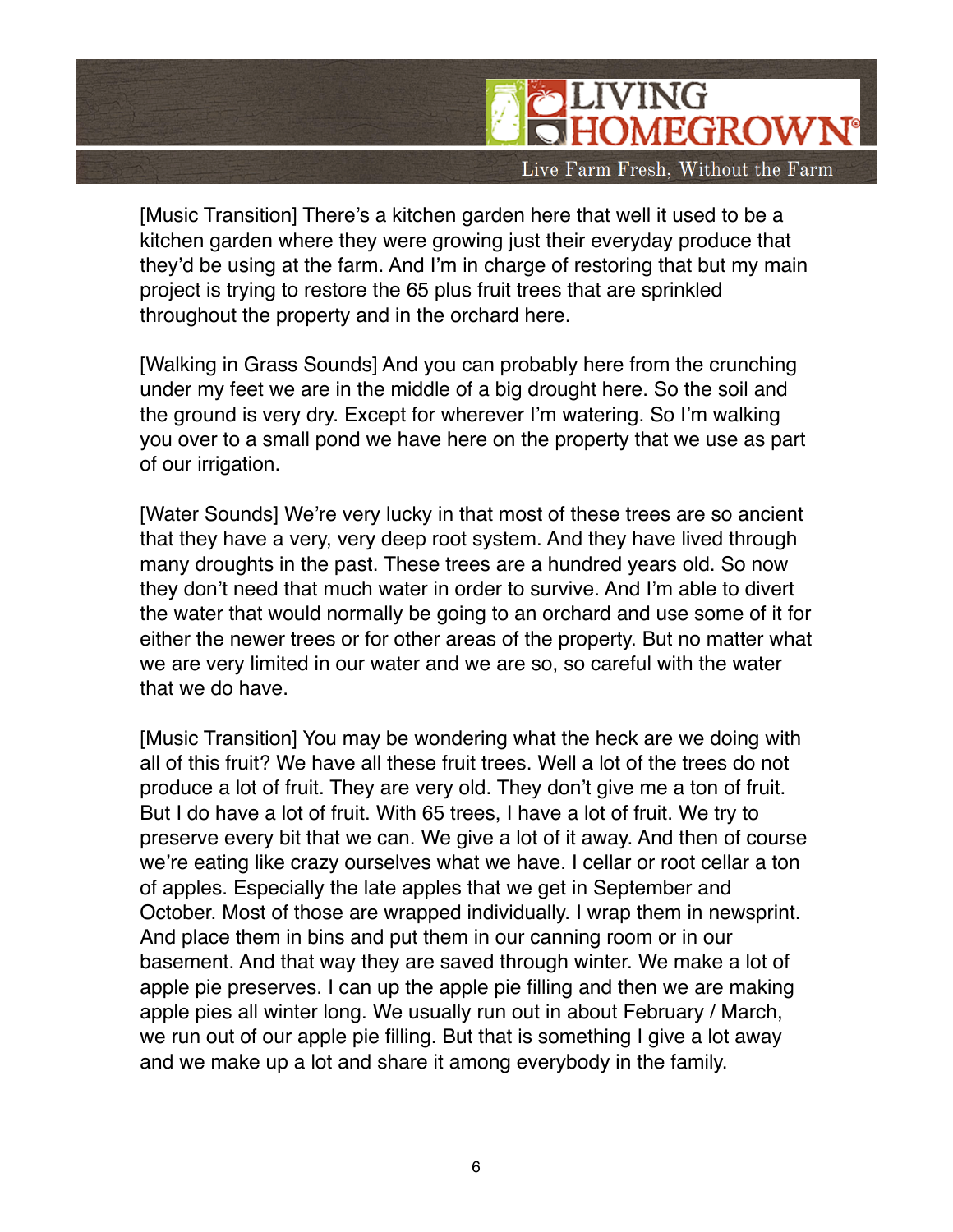LIVING **IOMEGROWI** 

Live Farm Fresh, Without the Farm

I guess we probably have about 35 apple trees here on the property. And no two apple trees are the same. We've had this property three years now. I think we're going into our fourth year. The first year was really just documenting what each tree was. Some were tart. Others were more for baking. You know like a granny smith. Some are great eating apples. Some have more firm flesh than others. We have red apples and green apples and yellow apples. Speckled. All different colors. And I would say it was a full season of watching each apple develop to try and decide what is it exactly. You know, they all come on green and then I'd have to watch and watch and test and taste to try and figure out, is it supposed to be a green apple? Or is it going to turn red? We would watch it and it was a mystery. It was kind of fun to check it out in the different stages.

And now we have a handle on it. We know which trees are which. And as I walk through the orchard every tree is completely different so my first order of business was just to number every tree I discovered. And keep a journal for that particular tree. So when I walk up to tree #6 for example, that we have right here, tree #6 is a pear tree. I didn't know until it started making pears what their normal size would be, or what they would look like.

There's one tree here on the property that is really two trees planted right next to each other. And when it is filled with fruit, half the tree is a green apple, and the other half of the tree is a red apple. It looks really cool! They kind of come on at different times so there is only maybe 3 or 4 weeks where both of the apples are on the tree at the same time. And the apples are completely different. So that particular tree, tree #15, it has 15a and 15b because I first thought it was a green apple and then all of a sudden half of it started turning red. It was so bizarre! But when you come down and look at the trunk you can see it's actually two, it's split in two.

We also have a Spitzenburg apple which was the favorite apple of Thomas Jefferson and I can totally understand why because it is one of those apples that are, it's first of all it's beautiful. It's got red and speckles on it. But when you bite into it it has this sweet and sour kind of, I can't even describe it. It's a great eating apple. It is the apple of choice for me to just eat right off the tree.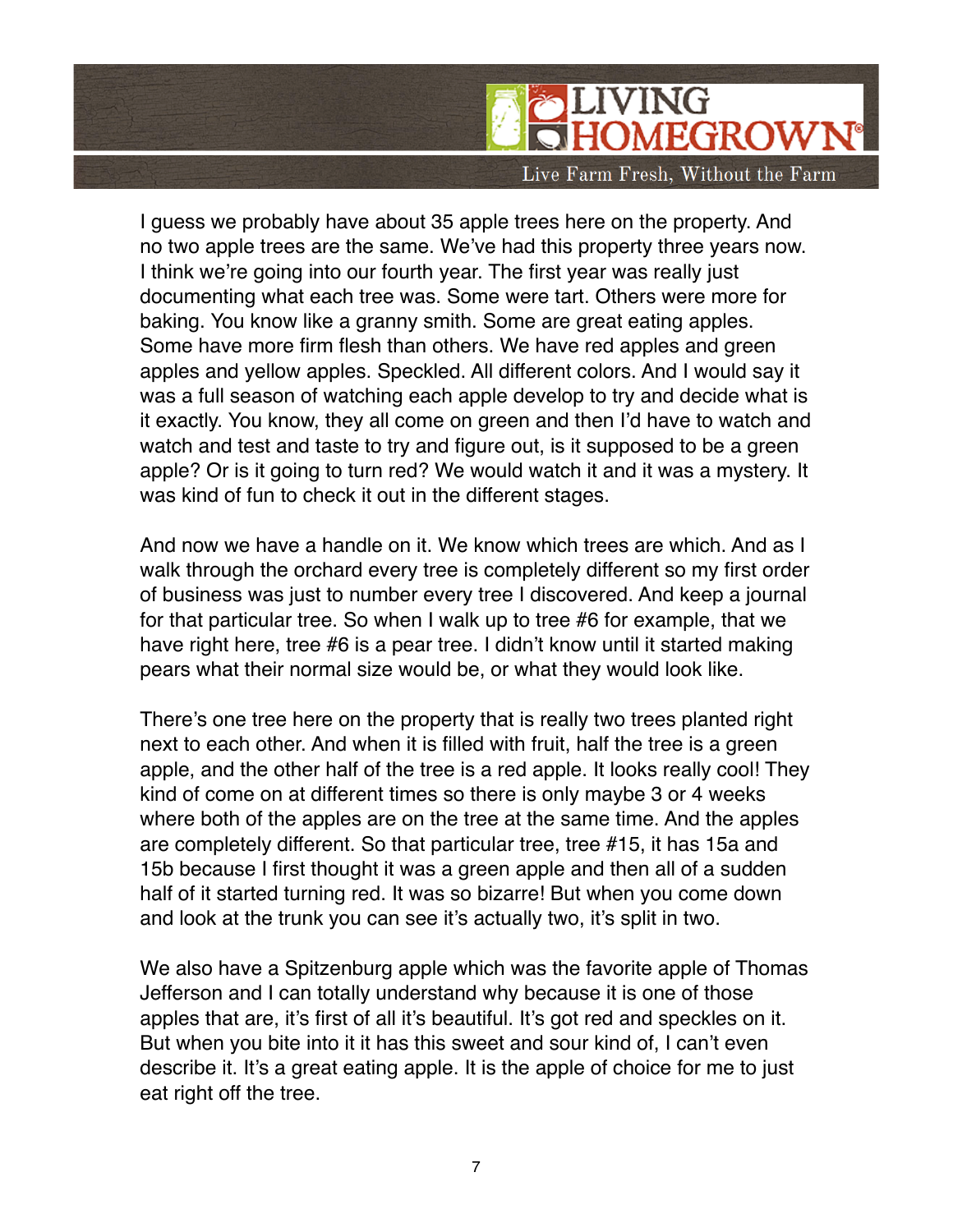LIVING HOMEGROWI Live Farm Fresh, Without the Farm

[Music Transition] You know I'm talking about all the fruit trees but I just I do have to mention that we have a lot of other fruit on this property besides the fruit trees. There are a lot of wild blackberries here on the property. And I make incredible jam but also liqueur, blackberry liqueur with those blackberries. But one of the most interesting discoveries for me here on the property was when we had this whole area of blackberry brambles. It was just this huge mound and we were walking through the field and we could see what looked like a grape vine coming up out of these brambles. So we decided to start clipping back the brambles and see what kind of grape vine was under here.

We started cutting and cutting and pulling away and we discovered an old, old fence that had been built around what looked like some kind of tiny garden. It had been completely overgrown for 20 years or more with these wild blackberries. And as we cut and cut we discovered gosh it must have been six different grape vines that were planted in two rows right next to each other under all these brambles. And these grape vines are ancient. They have huge six inch stems coming out of the ground. And they were obviously cultivated. They were obviously loved and cared for but over time they got completely overgrown by the wild blackberries.

So just this past winter, we spent probably a month digging out all of the brambles that were covering up these grapes and we have re-tied those grape vines up onto new wires and this year will be the first year we really get to discover what kind of grapes we have here. It's amazing that they even survived. They had no sunlight. But there were a few branches that were just popping up through the brambles and offering some sunlight to the roots down below and we're going to see what kind of grapes we get. Maybe we'll be making some grape jelly or grape wine this year. We'll see what happens. But it was so fun to discover this little secret garden that was completely overgrown and no one even knew it was there.

[Music Transition] So now that you've kind of gotten a little bit of a tour of the place and understand what I'm doing here in first assessing the situation and then trying to restore some of these fruit trees back to their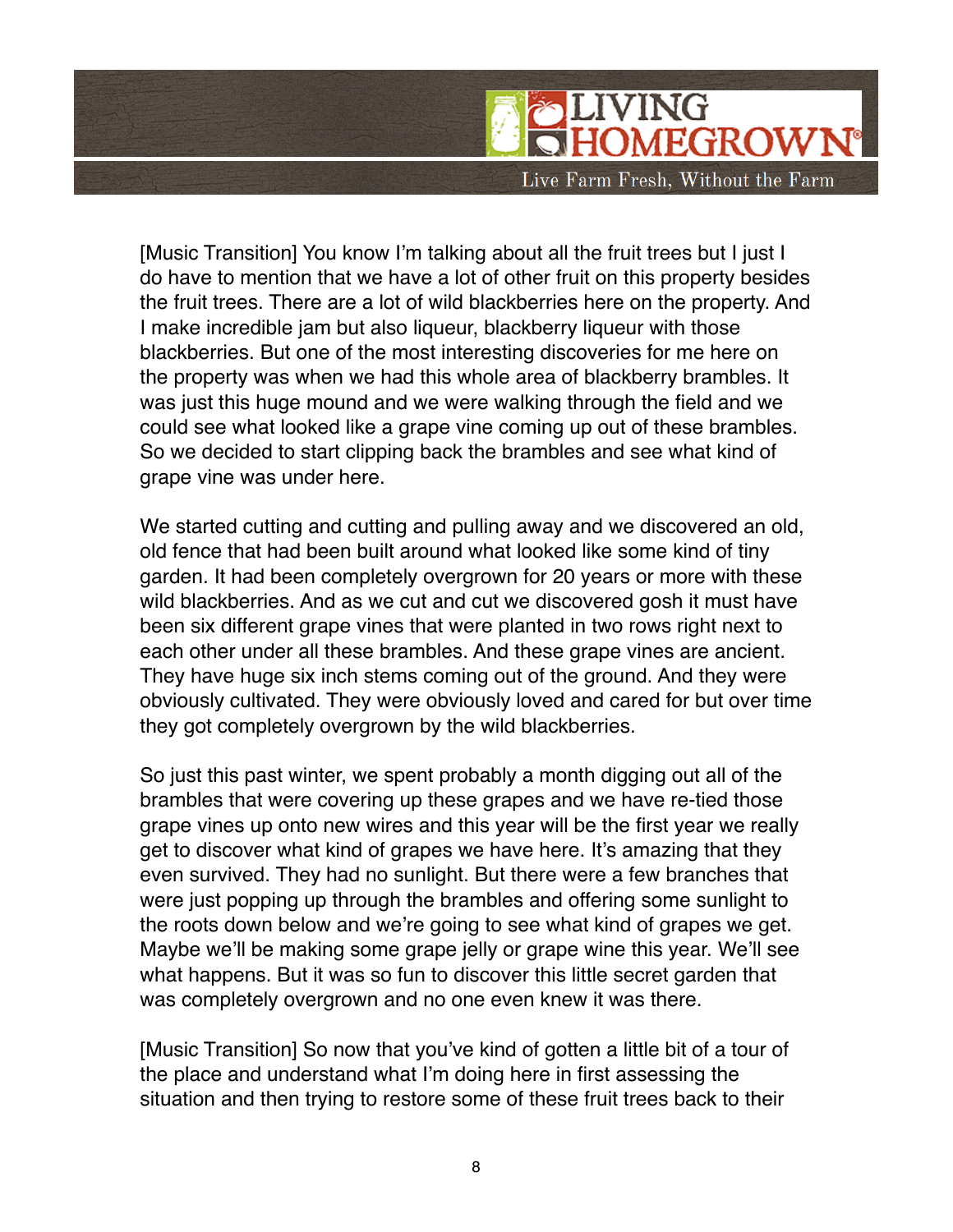

former glory… I just want to go through a few points of how you could get the most of any fruit trees you decide to have in your backyard.

There's a little bit different philosophy that I took on by doing this project that I've never, I've never had to restore a fruit tree before. I've always planted fruit trees myself. So I started with new trees. But when you are looking back on a tree that has been neglected or is overgrown, a lot of times they aren't in the best of shape. Their immune system is kind of messed up and they have bug problems and disease problems. And if you really want to save that tree you kind of have to take on this new philosophy and look at it a different way. I've since discovered that when I started doing that here I started applying these same principles at home to my containers an my little garden at home and I started having much better results. And that's what I want to share with you.

So my first tip is if you have a tree that you've just inherited or you just came onto a new piece of property my first tip is don't dive right in trying to make changes. I spent a full year assessing the property and assessing the trees and what was going on and the soil and the sunlight. And kind of getting used to the microclimates that were in different areas. I spent a full year doing that before I really started to make any major changes. So if you are inheriting something that is already growing, I do advise you to just give yourself some time to get to know the situation and to get to know the tree.

And that kind of brings me to my second point which applies whether you are inheriting something or you're planting a new tree right from the beginning. And that is that there's no hurry here. A fruit tree takes a long time to mature and start making fruit. And if you are inheriting an older tree it takes a long time to get it back into full production. So you have time and what's great about that is that it allows you to grow as a gardner while your tree grows. There is no magic pill to take where you just suddenly learn everything about that tree overnight. And you don't have to! So you don't want to let that overwhelm you when you're like oh man I've never grown peaches before I have absolutely no idea how to do this. It's okay! It's going to take years for that tree to get really, really good. And you will get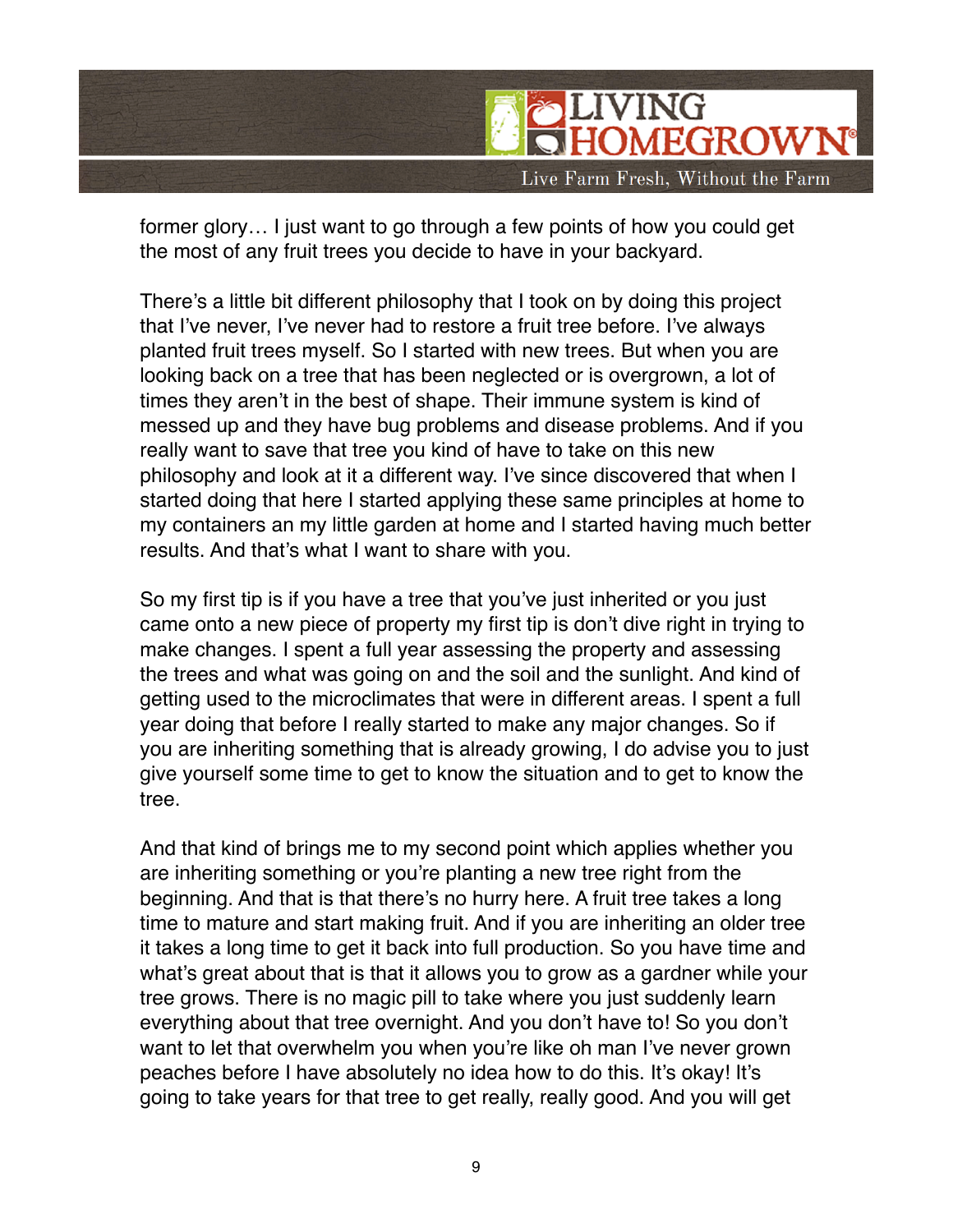

really, really good as well as you learn little bits along the way. You get to learn the tree. You get to learn about the different pruning techniques. It takes a long time and there's no hurry, there's no panic to try and learn it all at once.

The third point that I wanted to tell you about is really the most important one. And that's this whole new philosophy that I took on when I started to take care of all the trees here at the farmstead. When we got the property a friend of mine said you absolutely must read the books by Michael Phillips. Now I had never heard of Michael Phillips before but he has written some really fantastic books about apple trees and about growing fruits and berries. I will link to both of his books in the show notes but I was so enamoured with everything that he said I even had us do an episode where he's featured in one of the episodes on PBS on Growing a Greener World. So I will also link to that episode so you can learn all about him.

But the two books that I highly recommend you get if you want to grow any kind of fruit tree is The Holistic Orchard and if you're growing apples, I recommend The Apple Grower. If you're growing apples get both the books. They're really that good.

So let me see if I can explain the philosophy a little bit. I've always been an organic gardner. But what I learnt from reading these books is about how to be a holistic gardner. And growing holistically just means that you're looking at the bigger picture. So it's more than just not spraying with conventional chemicals. And it's even more than the organic gardner philosophy of feeding the soil to feed the plants and trees. It's even more than attacking a bug or a tree with an organic solution. Instead, growing hostilely is kind of similar to how many of us approach our own personal health.

So what I mean is like when you get a headache, for example, the conventional approach would be oh well we'll just fix that by taking some aspirin or advil or something. And you're kind of just putting a bandaid on whatever the cause was right? That's the conventional approach. Another approach would be to look at the cause of the headache. Did you eat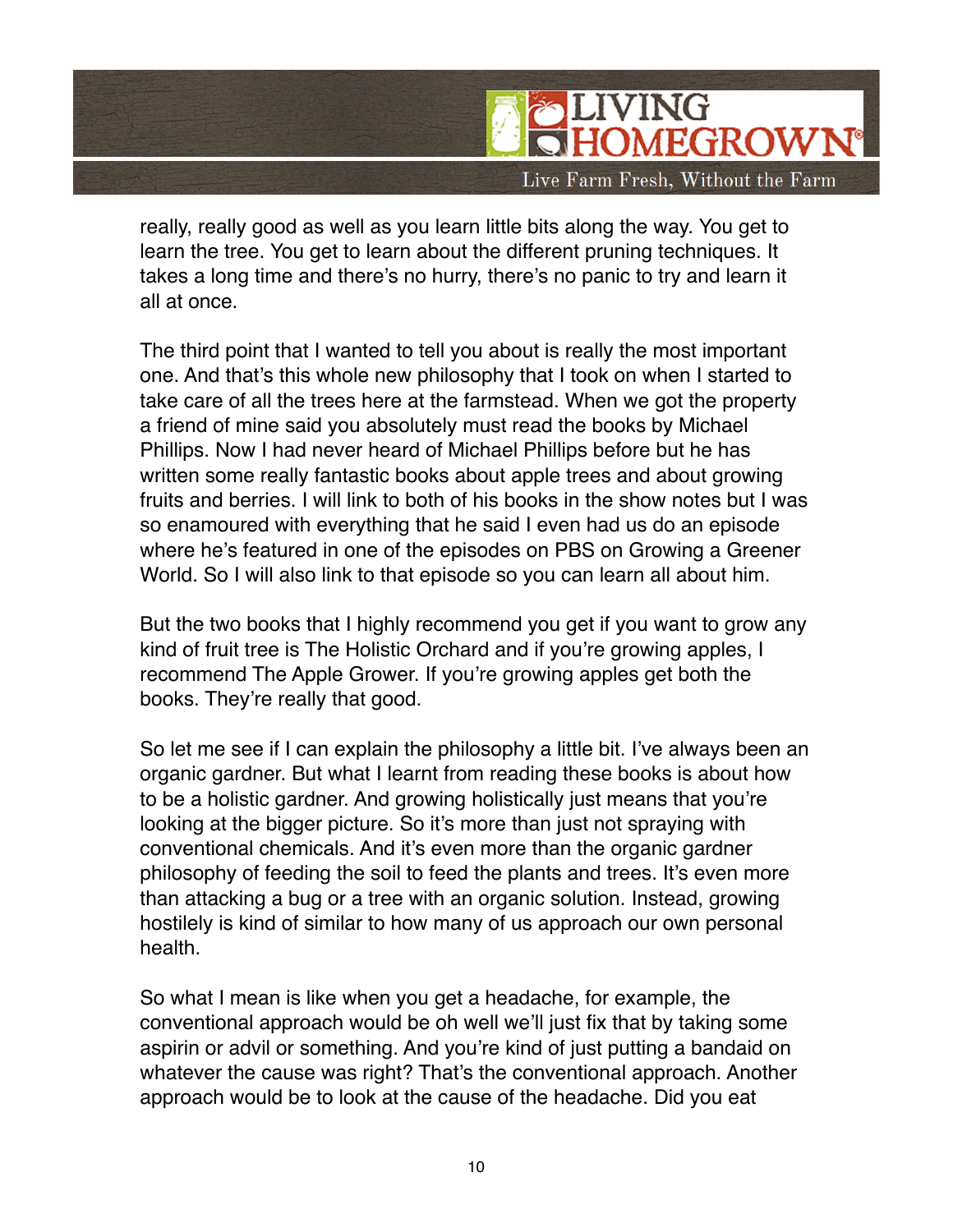

something that maybe you gave that headache? Or did you have something else going on in your body that caused that headache that you should look at medically?

A holistic approach however takes it a step further. It looks at it like this: Could there be something in your surrounding environment that is causing that headache. Or is it stress? Or something in the air? Is your personal environment contributing to the fact that you're getting those headaches? And in most of those cases it really would be more than one cause that would cause the headache right? You know maybe it's your work environment is stressful and you have toxic people pressuring you that causes you tense up and you're holding your shoulders next to your ears all day long. And after awhile your neck muscles are tense and you get a headache. It's all of these things together, right?

Well when you take a holistic approach, you have to be really realistic about all the factors that come together. You may not be able to eliminate the toxic people that you work with. But you could reduce the impact that some of those other factors have. And that would help you better cope and reduce those headaches, right. You could cope better with the things you can't control.

Well holistic orcharding is exactly the same thing. There are a multitude of factors that are contributing to the health of your trees. And all the other plants that you have growing around your trees. And all of those factors layer on top of each other. You may not be able to eliminate some of those factors because you have no control over them. And because of that it doesn't work to just spray organic spray to fix the symptom. You need to reduce as many of the other factors as you can to give your trees the best healthy environment that you can. So you're basically improving their immune system so that they can cope. And so yes you feed the soil to feed the plant like most organic gardeners do. And that's kind of standard practice. But you also look at the surrounding environment that that tree is growing in. So just as you looked at your work environment for that headache you would look at what is growing around your tree.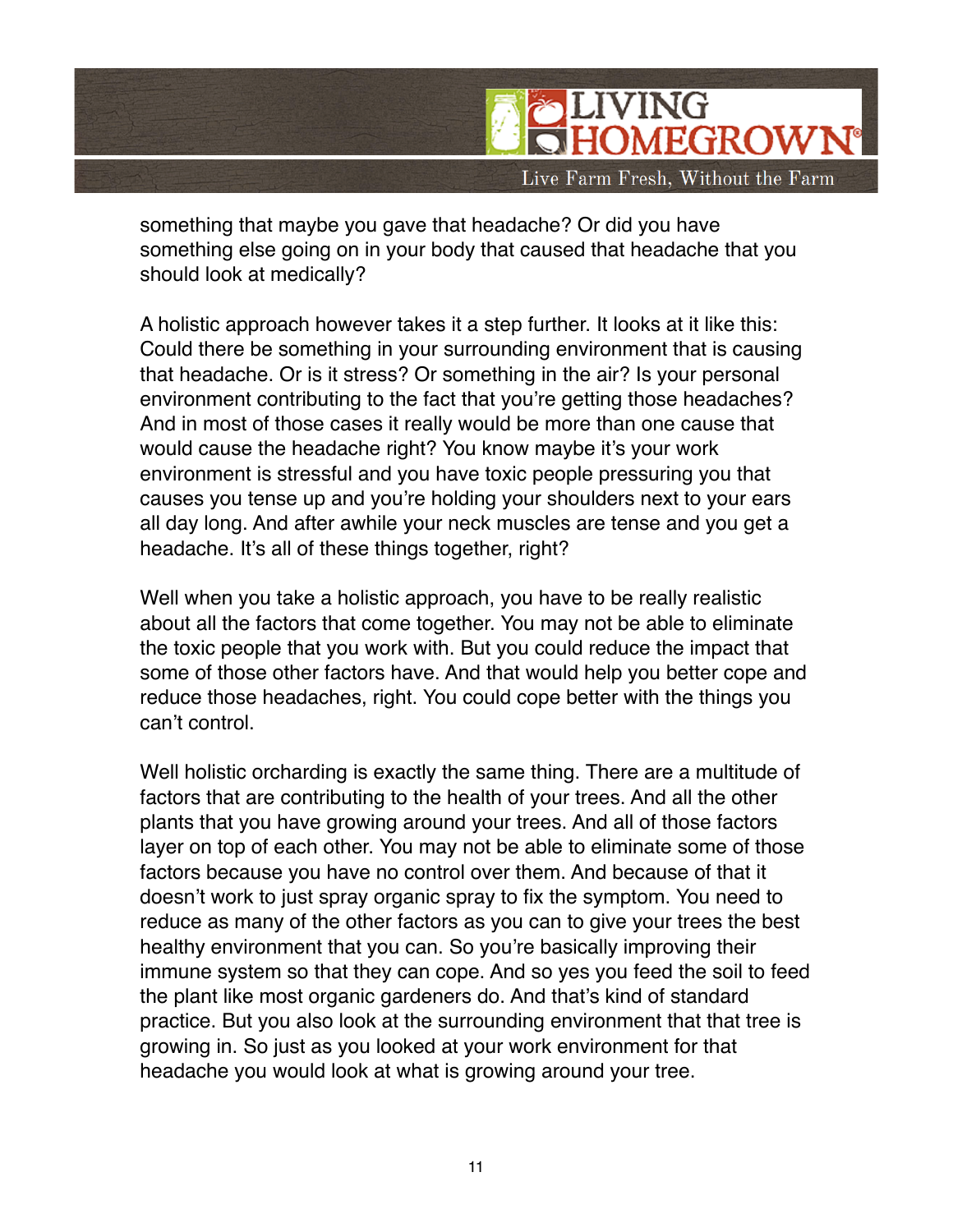**NEXT LIVING** OMEGROWI

Live Farm Fresh, Without the Farm

And Michael talks a lot of about this in the books. He talks about the forest edge and how that has an impact on your trees. And another aspect of this holistic approach is that you look at the bigger picture when you have an issue of insect damage. So instead of just spraying an organic spray to eliminate the pest, you look at what's going on with that tree that's allowing it to be attached. Is it weakened? Or stressed from something else? And that's making it the perfect target for that pest damage? And then you look at the entire life cycle of that bug and you attack that problem at different stages of the life cycle so that when that bug is hatched and attacking your tree you have already reduced the impact that that bug has on the tree.

So you can see how this whole philosophy can be pretty involved. And it actually takes a little bit of time to learn so it's another one of those things of my mantra here— you don't have to learn all of this overnight. It takes time to learn your own garden. It takes time to learn the different trees that you may plant or introduce into your garden. And it takes time to learn the holistic approach to gardening. I would definitely start with these two books if you want to grow any kind of fruit trees and I think you will also really enjoy the episode that we did that featured Michael in one of the segments.

[Music Transition] So, that's my episode for today. It's a little bit longer than usual. It was a little bit different style. But I wanted to share with you what I'm doing here and give you a little bit of a head start if you wanted to kind of do the same thing in your backward. I'm going to have a lot of links for the show notes in this episode, so just go to LivingHomegrown.com/14 that's slash 1-4. And I'll have everything right there for you.

And in those show notes I'm going to have things like photos of the farm so you can kind of see exactly what I'm talking about. I will have links to where you can buy some of the trees that I mentioned including pluots. I will have information on growing food in a drought. The Margaret Roach episode, the Michael Phillips episode. And I will even have some recipes for apple pie filling and a video on how you can store your apples in a cellar or a garage. So a lot of information. Be sure to check it out.